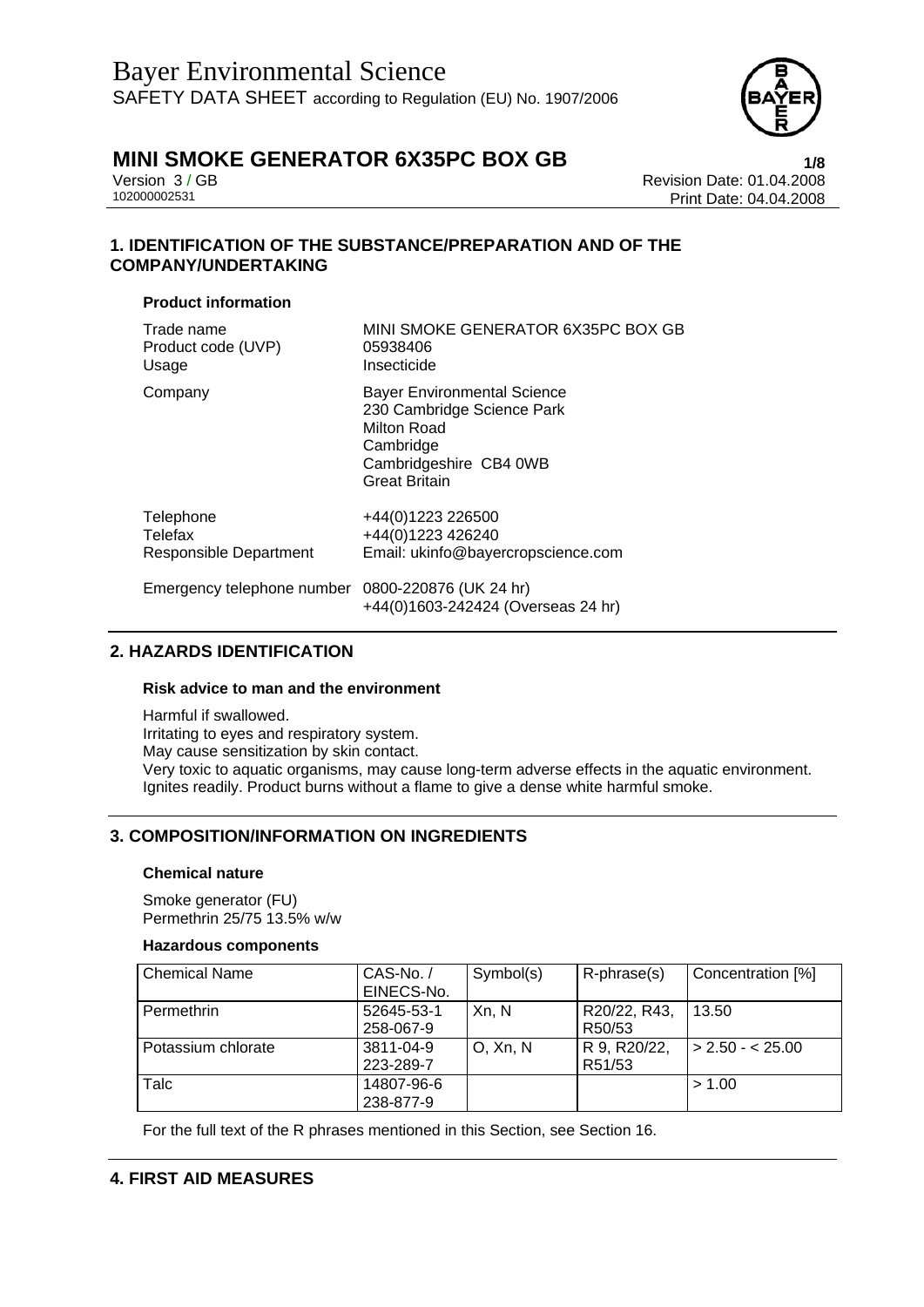

Version 3 / GB Revision Date: 01.04.2008 Print Date: 04.04.2008

#### **Inhalation**

Move to fresh air. Keep patient warm and at rest. If symptoms persist, call a physician.

#### **Skin contact**

Take off contaminated clothing and shoes immediately. Wash off immediately with soap and plenty of water. After skin contact: Apply Vitamin E cream or a simple body milk. If symptoms persist, call a physician.

#### **Eye contact**

Rinse immediately with plenty of water, also under the eyelids, for at least 15 minutes. Remove contact lenses, if present, after the first 5 minutes, then continue rinsing eye. Get medical attention if irritation develops and persists.

#### **Ingestion**

Rinse out mouth and give water in small sips to drink. If symptoms persist, call a physician. Ingest activated charcoal. Induce vomiting only, if: 1. patient is fully conscious, 2. medical aid is not readily available, 3. a significant amount (more than a mouthful) has been ingested and 4. time since ingestion is less than 1 hour. (Vomit should not get into the respiratory tract.)

#### **Notes to Physician**

#### **Symptoms**

Local:, skin and eye paraesthesia which may be severe, Usually transient with resolution within 24 hours., eye and mucous membrane irritation, cough

#### **Symptoms**

Systemic:, discomfort in the chest, bronchial hypersecretion, pulmonary oedema, tachycardia, low blood pressure, Palpitation, Vomiting, Diarrhoea, Abdominal pain, Nausea, Salivation, dizziness, blurred vision, headache, apathy, anorexia, somnolence, Coma, Convulsions, Tremors, ataxia, muscular fasciculation

#### **Risks**

This product contains a pyrethroid.

Must NOT be confused with organophosphorus compounds!

#### **Treatment**

Local treatment:

After eye contact: Instillation of local anaesthetic drops e.g. 1% Amethocaine Hydrochloride eye drops. Give Analgesics as necessary.

#### **Treatment**

Systemic treatment: Endotracheal intubation and gastric lavage, followed by administration of charcoal and sodium sulphate. Monitoring of respiratory and cardiac functions. Anti-convulsive therapy: Diazepam i.v. is the remedy of choice; barbiturates, e.g. phenobarbital and calcium gluconate, may also be used. There is no specific antidote. Contraindication: derivatives of adrenaline. Contraindication: atropine. Spontaneous recovery.

### **5. FIRE-FIGHTING MEASURES**

#### **Suitable Extinguishing Media**

Use water spray, alcohol-resistant foam, dry chemical or carbon dioxide.

**Extinguishing media which should not be used for safety reasons**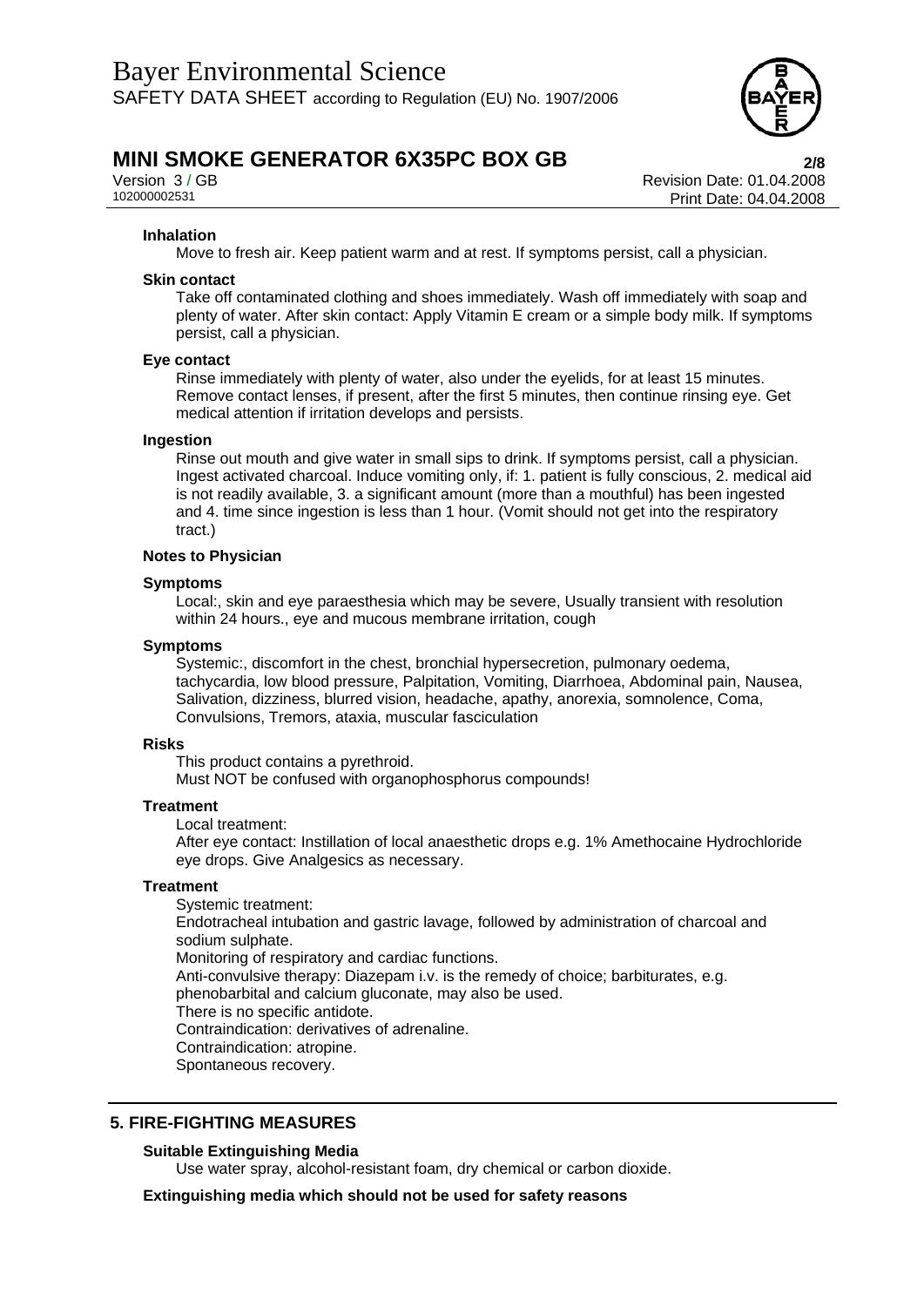

Version 3 / GB Revision Date: 01.04.2008 Print Date: 04.04.2008

High volume water jet

### **Specific hazards during fire fighting**

Dangerous gases are evolved in the event of a fire. Contains potassium chlorate which is classified as an oxidising agent.

#### **Special protective equipment for fire-fighters**

In the event of fire and/or explosion do not breathe fumes. In the event of fire, wear self-contained breathing apparatus.

#### **Further information**

Remove product from areas of fire, or otherwise cool containers with water in order to avoid pressure being built up due to heat. Whenever possible, contain fire-fighting water by diking area with sand or earth.

### **6. ACCIDENTAL RELEASE MEASURES**

#### **Personal Precautions**

Keep people away from and upwind of spill/leak. Avoid dust formation. Avoid contact with spilled product or contaminated surfaces. When dealing with a spillage do not eat, drink or smoke.

#### **Environmental Precautions**

Do not allow to get into surface water, drains and ground water. If spillage enters drains leading to sewage works inform local water company immediately. If spillage enters rivers or watercourses, inform the Environment Agency (emergency telephone number 0800 807060).

#### **Methods for Cleaning Up**

The nature of this product, when contained in commercial packs, makes spillage unlikely. However, if significant amounts are spilled then the following advice is applicable. Clean contaminated floors and objects thoroughly, observing environmental regulations. Sweep up or vacuum up spillage and collect in suitable container for disposal.

#### **Additional Advice**

Information regarding safe handling, see section 7. Information regarding personal protective equipment, see section 8. Information regarding waste disposal, see section 13. Check also for any local site procedures.

### **7. HANDLING AND STORAGE**

### **Handling**

Advice on safe handling

No specific precautions required when handling unopened packs/containers; follow relevant manual handling advice.

Avoid dust formation.

Use only in area provided with appropriate exhaust ventilation.

Advice on protection against fire and explosion

Dust may form explosive mixtures with air.

#### **Storage**

Requirements for storage areas and containers Store in a place accessible by authorized persons only.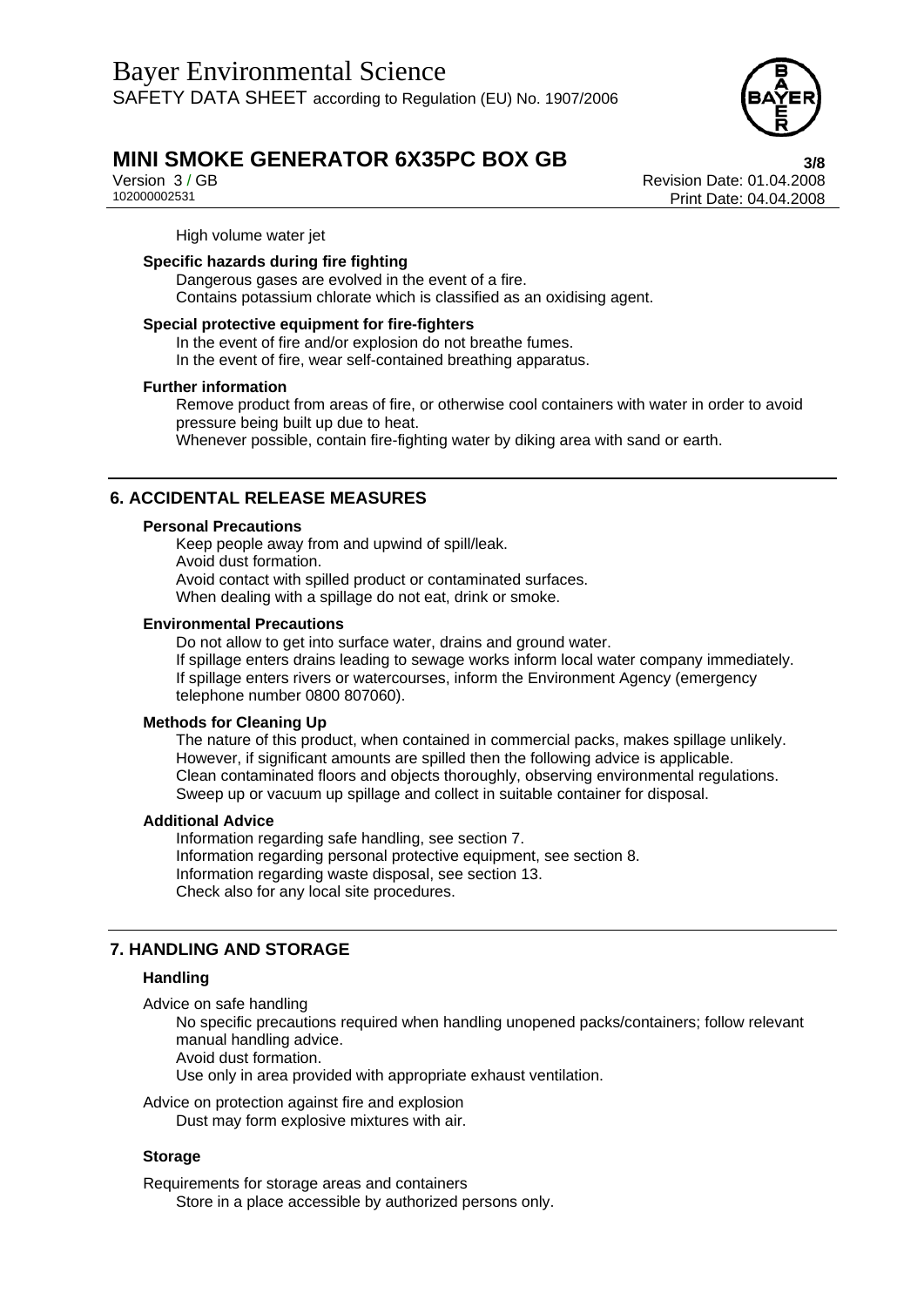

Version 3 / GB Revision Date: 01.04.2008 Print Date: 04.04.2008

Keep away from direct sunlight. Keep containers tightly closed in a dry, cool and well-ventilated place.

Advice on common storage Keep away from food, drink and animal feedingstuffs.

Temperature tolerance -10 °C to 40 °C

Suitable materials Store in original container.

## **8. EXPOSURE CONTROLS / PERSONAL PROTECTION**

**Refer to COSHH assessment (Control of Substances Hazardous to Health (Amendment) Regulations 2004). Engineering controls should be used in preference to personal protective equipment wherever practicable. Refer also to COSHH Essentials.** 

#### **Components with workplace control parameters**

| Components                 | CAS-No.    | Control parameters | Update | <b>Basis</b> |
|----------------------------|------------|--------------------|--------|--------------|
| Permethrin                 | 52645-53-1 | 10 mg/m $3$        |        | OES BCS*     |
| Talc<br>(Respirable dust.) | 14807-96-6 | mg/m3<br>(TWA)     | 2007   | EH40 WEL     |

\*OES BCS: Internal Bayer CropScience "Occupational Exposure Standard"

### **Personal protective equipment**

In normal use and handling conditions please refer to the label and/or leaflet. In all other cases the following recommendations would apply.

| <b>Respiratory Protection</b> | No personal respiratory protective equipment normally required.<br>Respiratory protection should only be used to control residual risk of<br>short duration activities, when all reasonably practicable steps have<br>been taken to reduce exposure at source e.g. containment and/or<br>local extract ventilation. Always follow respirator manufacturer's<br>instructions regarding wearing and maintenance. |
|-------------------------------|----------------------------------------------------------------------------------------------------------------------------------------------------------------------------------------------------------------------------------------------------------------------------------------------------------------------------------------------------------------------------------------------------------------|
| <b>Hand Protection</b>        | Wear CE Marked (or equivalent) nitrile rubber gloves (minimum<br>thickness 0,40 mm). Wash when contaminated. Dispose of when<br>contaminated inside, when perforated or when contamination<br>outside cannot be removed. Wash hands always before eating,<br>drinking, smoking or using the toilet.                                                                                                            |
| Eye protection                | Wear goggles conforming to EN166 (Field of Use 5 or equivalent).                                                                                                                                                                                                                                                                                                                                               |
| Skin and body protection      | Wear standard coverall and type 3 suit.<br>Wear two layers of clothing wherever possible. Polyester/cotton or<br>cotton overalls should be worn under chemical protection suit and<br>should be professionally laundered frequently.                                                                                                                                                                           |

#### Hygiene measures

When using, do not eat, drink or smoke.

Remove soiled clothing immediately and clean thoroughly before using again. Wash hands immediately after work, if necessary take a shower.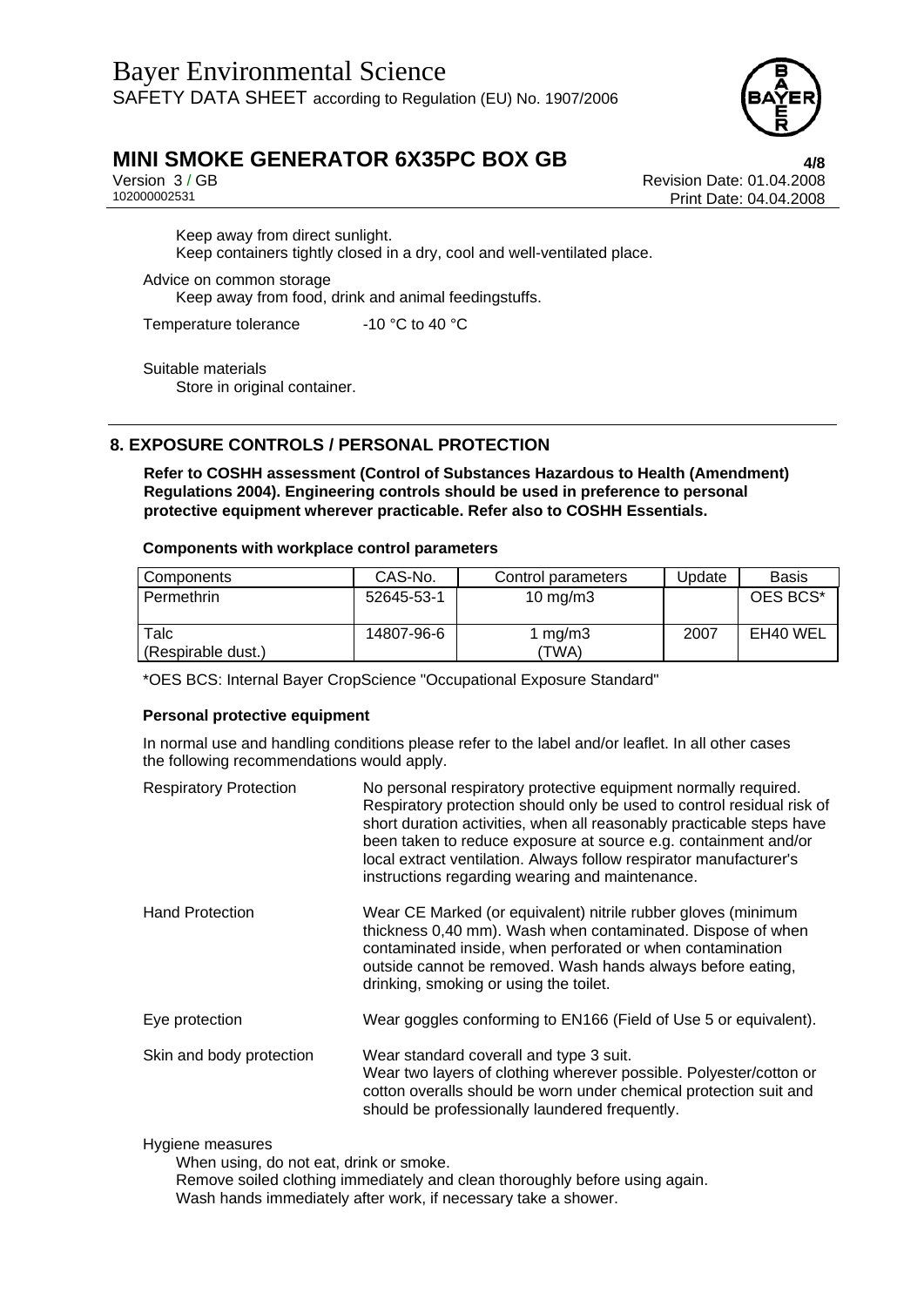

Version 3 / GB Revision Date: 01.04.2008 Print Date: 04.04.2008

## **9. PHYSICAL AND CHEMICAL PROPERTIES**

## **Appearance**  Form powder Colour off-white Odour characteristic **Safety data**  Ignition temperature > 130 °C Oxidizing properties Contains potassium chlorate which is classified as an oxidising agent.

## **10. STABILITY AND REACTIVITY**

| Conditions to Avoid | Extremes of temperature and direct sunlight.                                                                               |
|---------------------|----------------------------------------------------------------------------------------------------------------------------|
| Hazardous Reactions | No hazardous reactions when stored and handled according to<br>prescribed instructions.<br>Stable under normal conditions. |

## **11. TOXICOLOGICAL INFORMATION**

| <b>Acute Oral Toxicity</b>       | LD50 (rat) approx. $2,000$ mg/kg<br>Information given is based on data on the components and the<br>toxicology of similar products. |
|----------------------------------|-------------------------------------------------------------------------------------------------------------------------------------|
| <b>Acute Inhalation Toxicity</b> | $LC50$ (rat) > 4.2 mg/l<br>Exposure time: 4 h<br>Irritating to respiratory system.                                                  |
| <b>Acute Dermal Toxicity</b>     | LD50 (rat) $> 2,000$ mg/kg<br>Information given is based on data on the components and the<br>toxicology of similar products.       |
| <b>Skin Irritation</b>           | No skin irritation. (rabbit)                                                                                                        |
| Eye Irritation                   | Irritating to eyes. (rabbit)                                                                                                        |
| Sensitization                    | sensitizing (guinea pig)<br>Information given is based on data on the components and the<br>toxicology of similar products.         |

Further information

Cutaneous sensations may occur, such as burning or stinging on the face and mucosae. However, these sensations cause no lesions and are of a transitory nature (max. 24 hours).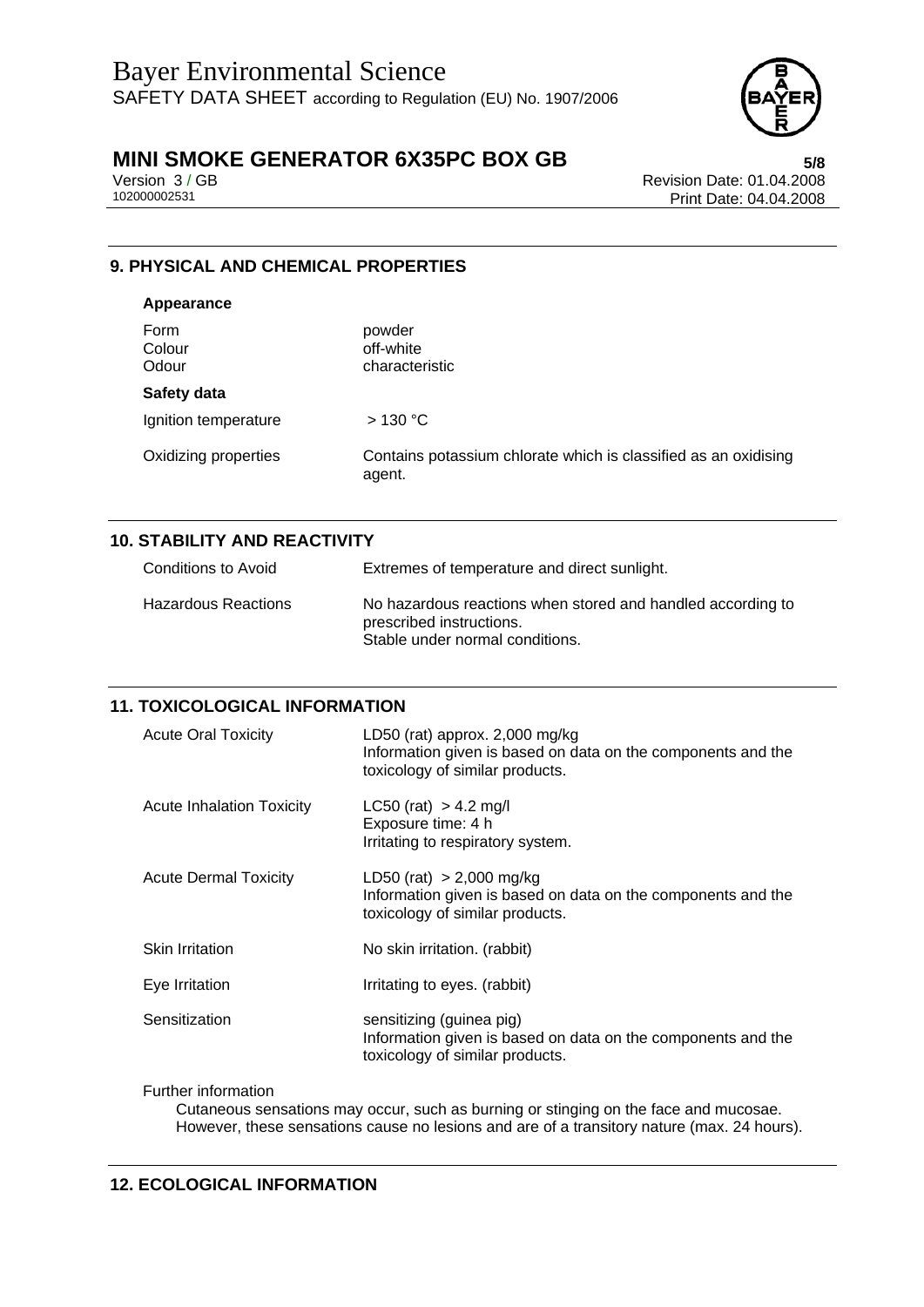

Version 3 / GB Revision Date: 01.04.2008 Print Date: 04.04.2008

| <b>Ecotoxicity effects</b> |                                                                                                                                           |
|----------------------------|-------------------------------------------------------------------------------------------------------------------------------------------|
| Toxicity to Fish           | LC50 (Guppy (Poecilia reticulata)) 0.0076 mg/l<br>Exposure time: 96 h<br>The value mentioned relates to the active ingredient permethrin. |
| Toxicity to daphnia        | EC50 (Water flea (Daphnia magna)) 0.00017 mg/l<br>Exposure time: 48 h<br>The value mentioned relates to the active ingredient permethrin. |
| Toxicity to algae          | EC50 (Selenastrum capricornutum) 0.497 mg/l<br>Exposure time: 96 h<br>The value mentioned relates to the active ingredient permethrin.    |

## **13. DISPOSAL CONSIDERATIONS**

#### **Product**

In accordance with current regulations and, if necessary, after consultation with the site operator and/or with the responsible authority, the product may be taken to a waste disposal site or incineration plant.

Advice may be obtained from the local waste regulation authority (part of the Environment Agency in the UK).

#### **Contaminated packaging**

Dispose of empty and cleaned packaging safely. Not completely emptied packagings should be disposed of as hazardous waste.

#### **Waste key for the unused product**

020108 agrochemical waste containing dangerous substances

### **14. TRANSPORT INFORMATION**

**ADR/RID/ADNR** 

| AUR/RIU/AUNR<br><b>UN-Number</b><br>Labels<br>Packaging group<br>Hazard no.<br>Description of the goods      | 3077<br>9<br>Ш<br>90<br>ENVIRONMENTALLY HAZARDOUS SUBSTANCE, SOLID,<br>N.O.S.<br>(PERMETHRIN MIXTURE)                              |
|--------------------------------------------------------------------------------------------------------------|------------------------------------------------------------------------------------------------------------------------------------|
| <b>IMDG</b><br>UN-Number<br>Labels<br>Packaging group<br>EmS<br>Marine pollutant<br>Description of the goods | 3077<br>9<br>Ш<br>$F-A$ , S-F<br>Marine pollutant<br>ENVIRONMENTALLY HAZARDOUS SUBSTANCE, SOLID,<br>N.O.S.<br>(PERMETHRIN MIXTURE) |
| <b>IATA</b><br>UN-Number<br>Labels                                                                           | 3077<br>9                                                                                                                          |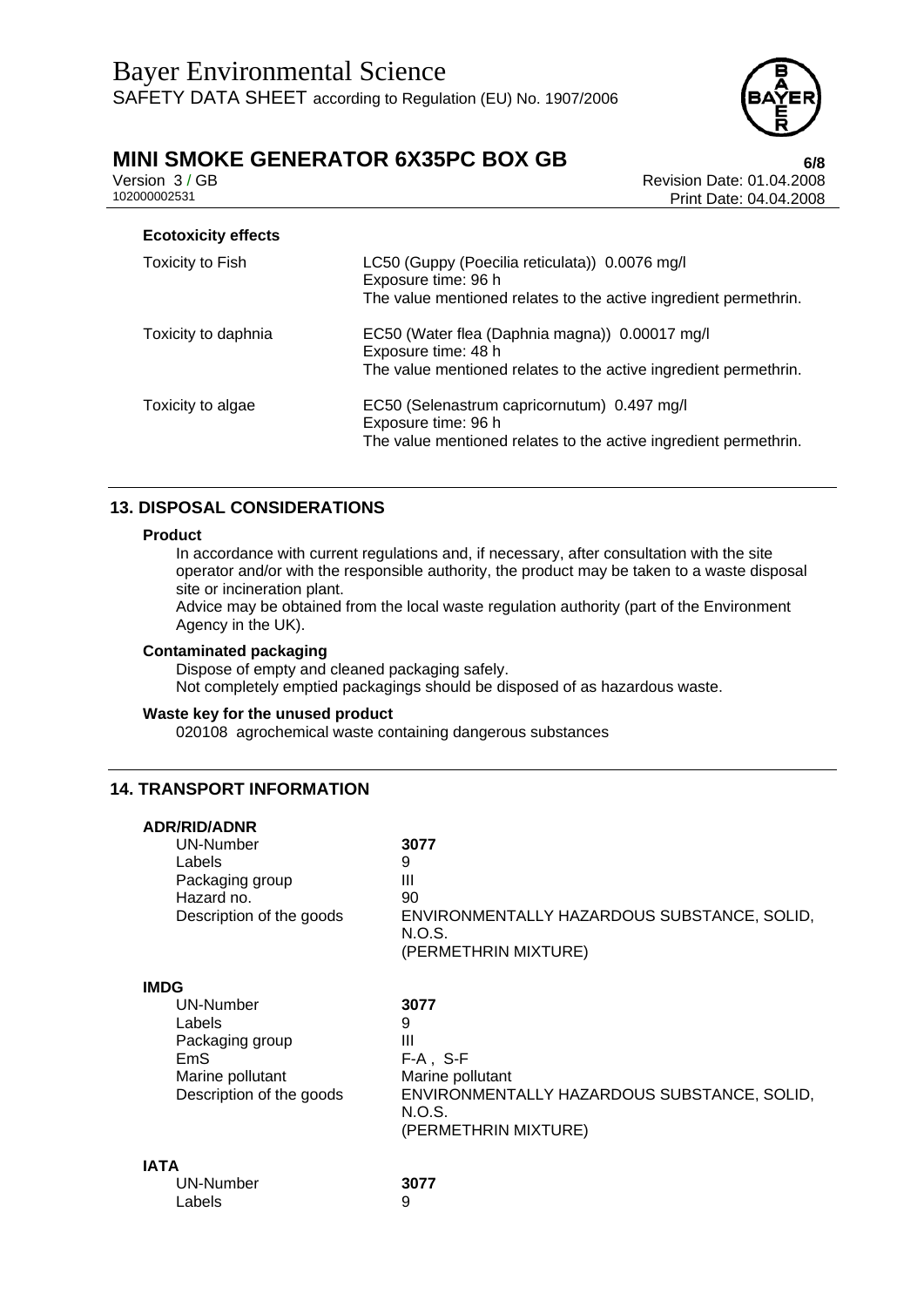

Version 3 / GB Revision Date: 01.04.2008 Print Date: 04.04.2008

| Packaging group          |                                             |
|--------------------------|---------------------------------------------|
| Description of the goods | ENVIRONMENTALLY HAZARDOUS SUBSTANCE, SOLID, |
|                          | N.O.S.                                      |
|                          | (PERMETHRIN MIXTURE)                        |

#### **UK 'Carriage' Regulations** UN-Number **3077** Labels 9 Packaging group III Hazard no. 90 Emergency action code 2Z Description of the goods ENVIRONMENTALLY HAZARDOUS SUBSTANCE, SOLID, N.O.S. (PERMETHRIN MIXTURE)

## **15. REGULATORY INFORMATION**

**This product has been classified in accordance with The Chemicals (Hazard Information and Packaging for Supply) Regulations 2002: CHIP 3 and any subsequent amendments.** 

Classification:

Hazard warning labelling compulsory

Hazardous components which must be listed on the label:

- Permethrin
- Potassium chlorate

Symbol(s)

| $\sim$ , $\sim$       |                                                                                                     |
|-----------------------|-----------------------------------------------------------------------------------------------------|
| Xn                    | Harmful                                                                                             |
| N                     | Dangerous for the environment                                                                       |
| R-phrase(s)           |                                                                                                     |
| R <sub>22</sub>       | Harmful if swallowed.                                                                               |
| R36/37                | Irritating to eyes and respiratory system.                                                          |
| R43                   | May cause sensitization by skin contact.                                                            |
| R50/53                | Very toxic to aquatic organisms, may cause long-term adverse effects in the<br>aquatic environment. |
| S-phrase(s)           |                                                                                                     |
| S <sub>24</sub>       | Avoid contact with skin.                                                                            |
| S <sub>35</sub>       | This material and its container must be disposed of in a safe way.                                  |
| S37                   | Wear suitable gloves.                                                                               |
| S <sub>57</sub>       | Use appropriate container to avoid environmental contamination.                                     |
| Exceptional labelling |                                                                                                     |

To avoid risks to man and the environment, comply with the instructions for use.

Further information

WHO-classification: III (Slightly hazardous)

## **16. OTHER INFORMATION**

#### **Further information**

Text of R phrases mentioned in Section 3: R20/22 Harmful by inhalation and if swallowed.

R43 May cause sensitization by skin contact.